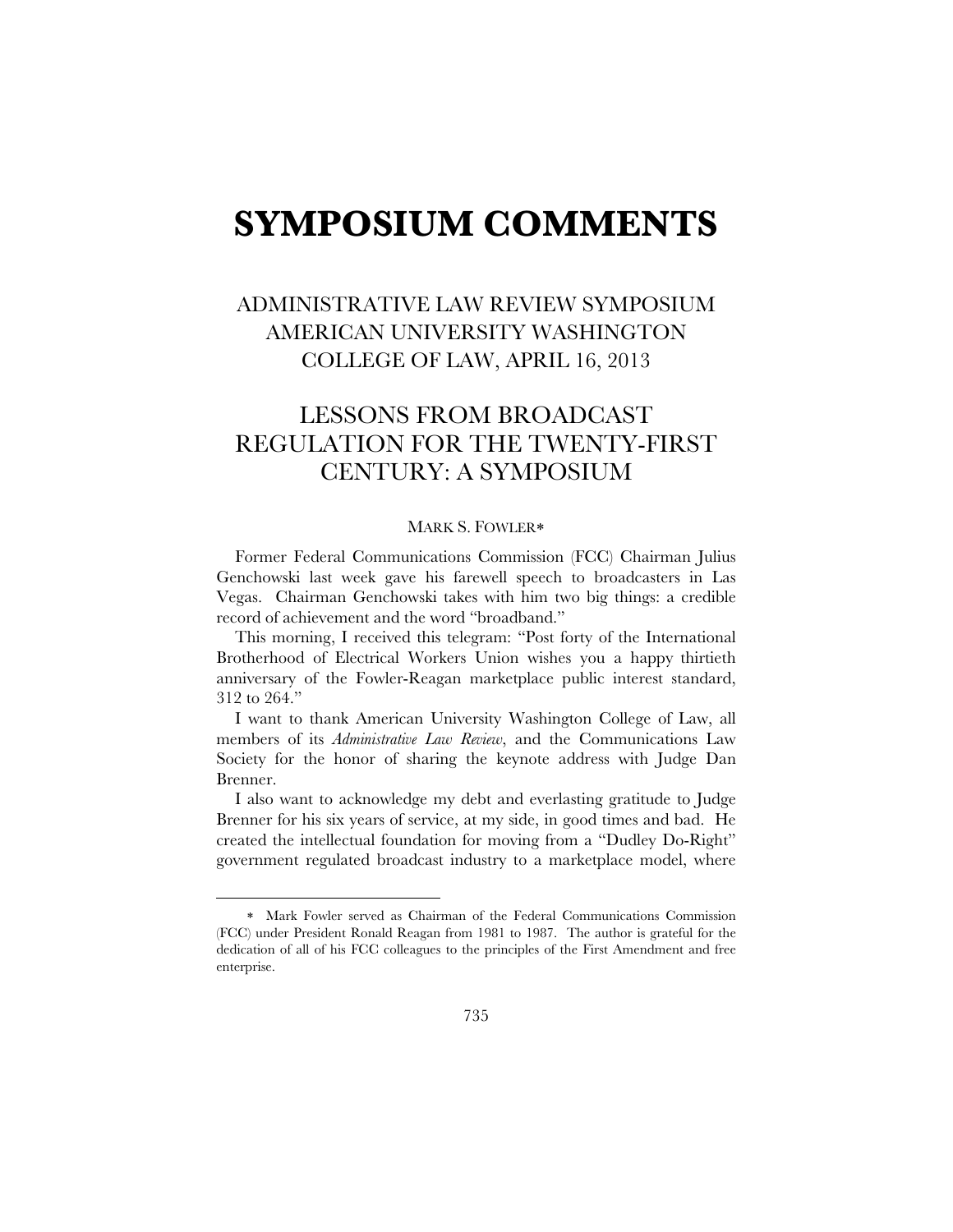the people, not the government, decide what is broadcast.

The pillar of that foundation is indeed, the subject of today's symposium: the *Texas Law Review* article we wrote thirty years ago.1 I'll let you guess which of us did most of the writing.

I'd like to tell you of my journey of six years at the FCC from a personal perspective. Memoirs can be based on one of six levels of reality:

- (a) What happened;
- (b) What I believe happened;
- (c) What I would like to have happened;
- (d) What I want to believe happened;
- (e) What I want you, assembled today, to believe happened; and
- (f) What I want you to believe I believe happened.

With that simple disclaimer, where to start?

Early 1981. At the front desk of a New Orleans hotel, there was a message. It read: "President Reagan Nominates Mark Fowler as FCC Chairman." Two hours later, I was on a plane heading back to Washington, DC.

I assembled a team of bright, talented people ready to take office. We divided our efforts into three parts: idea people, front people, and action people. Our ideas departed from over fifty years of FCC regulation. Like an antique that had over the ages been painted many times, the public interest standard had gradually been slathered with layer upon layer of regulations on broadcasters. The FCC was the FCC: the Federal "Cannot" Commission.

We wanted to strip away that paint, and unveil a better standard: reliance on the people making choices on program content in the marketplace. This, after all, was the ultimate influence on broadcasters even as they put up with mindless regulations. Trouble was, so many of these regulations violated our understanding of the First Amendment: that Congress was to make no law abridging freedom of the press or speech.

While many major industries had been deregulated by the alphabet agencies—the FCC, the Federal Trade Commission, the Civil Aeronautics Board, and so on—broadcasting had remained a conspicuous exception. The FCC itself had deregulated some common carrier services, cable TV, and even CB radio. But as for broadcasting, the FCC remained the last of the New Deal dinosaurs.

In the *Texas Law Review* article, we introduced a marketplace approach to broadcast regulation. In one speech, ridiculed by many, I stated that television was just another appliance: it was a toaster with pictures. On its

 $\frac{1}{1}$  Mark S. Fowler & Daniel L. Brenner, *A Marketplace Approach to Broadcast Regulation*, 60 TEX. L. REV. 207 (1982).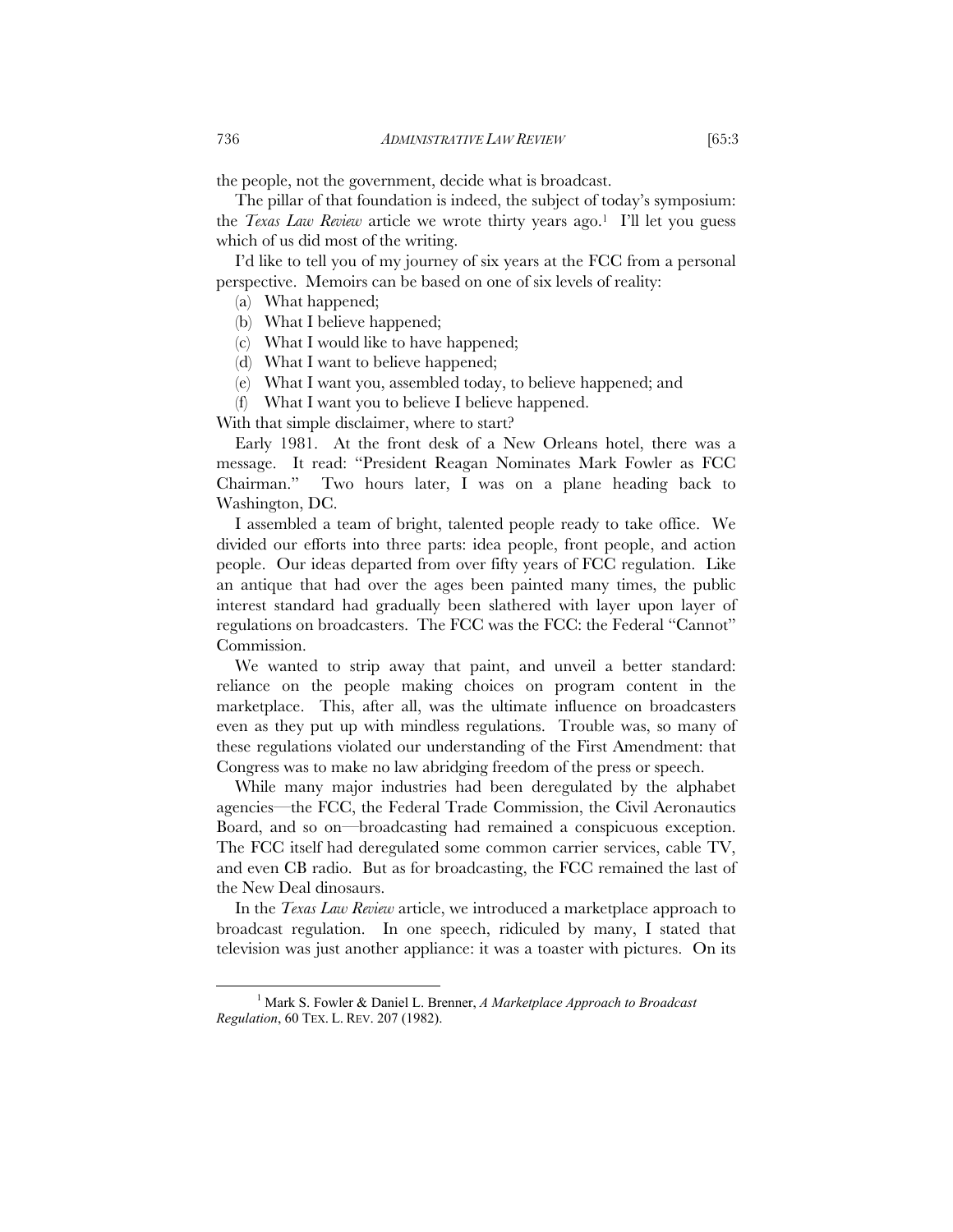surface, this was a seemingly silly comment.

But it posed important questions. Why did the government regulate broadcast content when all other mass media was free of regulation? Why shouldn't the electronic press, the press that used air and electrons, be as free as the press that used paper and ink? All justifications advanced for the distinction weren't valid reasons, but excuses to regulate.

Why was there no regulation of books, movies, newspapers, and so on? Television *should* be just another appliance. The First Amendment demanded it. Thus, Judge Brenner and I introduced the print model for FCC regulation.

Upon assuming office, I said that we were not going to deregulate or reregulate—we were going to unregulate and we would be henceforth guided by the First Amendment and marketplace forces. I believed that broadcasting was a business, competing for consumers, subject to competitive marketplace forces. Broadcasters were not, and could not be regarded as "public trustees," which was code for subject to government content control. We said that the consumer, acting in the marketplace, would determine what was broadcast. The public's interest would define the public interest.

The Washington, DC telecommunications community was shocked, mortified, and even outraged. They might have agreed that governing is about principles, but the principle was to never act on principle. We were called names: ideologue, "Mad Man Mark," and so on. High praise, we thought.

We would, for the next six years, work to strip away hundreds of outdated, wrong, counterproductive, superfluous, or just plain silly rules and policies. In Washington, many people have the ability to stop things, but few have the ability to move things. It's been said that Washington has the engine of a lawn mower and the brakes of a Humvee. It was a tough slog, as advocates of even more FCC regulation bitterly attacked, using a Democrat-controlled Congress and a hostile press to stymie our program.

Abolition of the Fairness Doctrine (the Doctrine) was a major goal. It was a wound with salt in the First Amendment. It required broadcasters to broadcast programming addressing all major issues of public importance in a fair and balanced way, presenting all major viewpoints.

But the Doctrine discouraged the presentation of public issues; broadcasters were afraid of loss of license or fines if issues were not properly balanced by each station, or if an issue of public importance—according to the FCC—had been overlooked. Better to minimize risk by doing the minimum public affairs programming. Typically, this mandated programming was broadcast in the wee hours of the morning or late at night.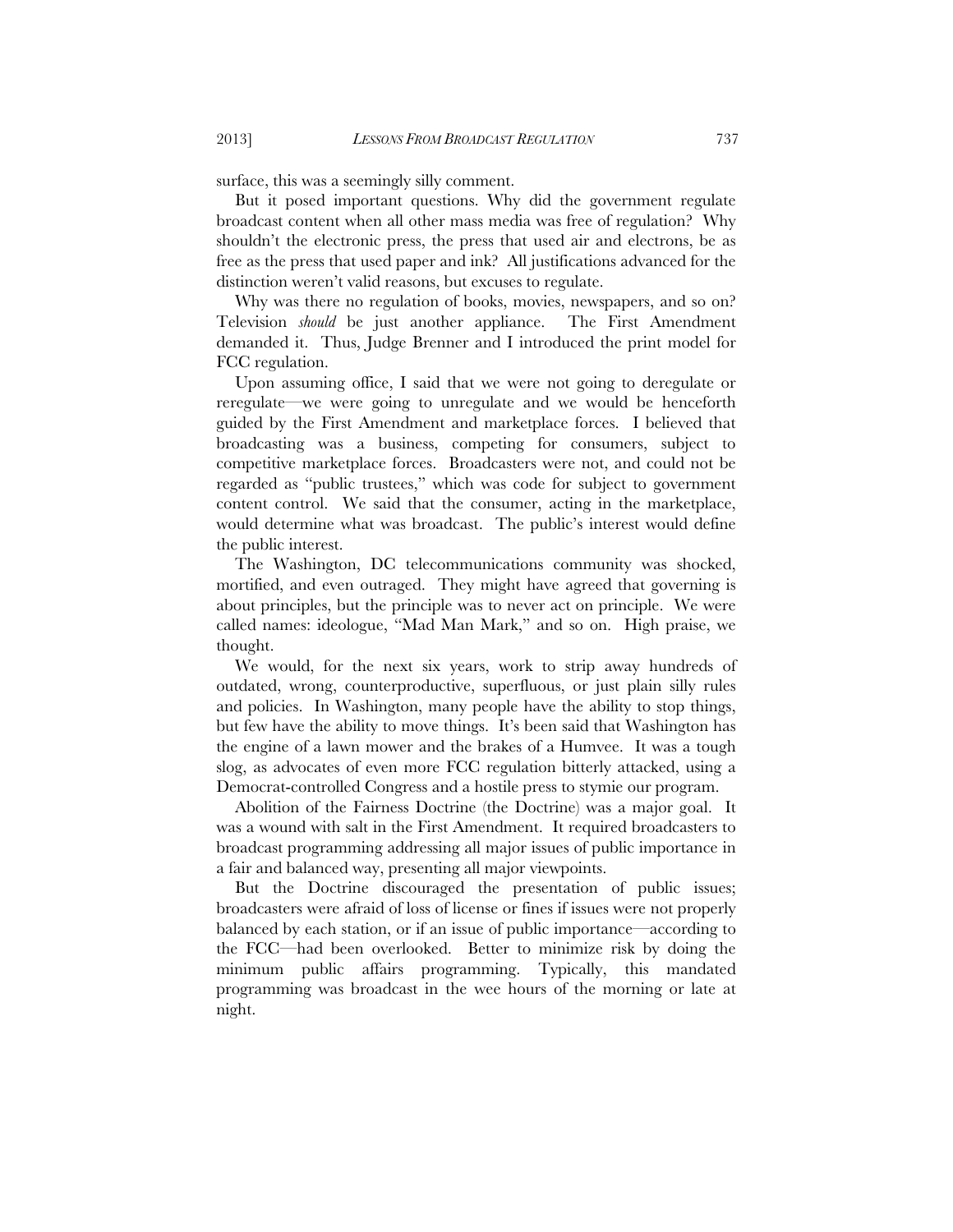When a complaint was filed, the FCC's staff would listen to hours of tapes, using stopwatches to measure the amounts of time devoted to an issue, deciding if an issue not addressed should have been, whether it was a controversial issue of public importance. Meantime, the license renewal was held in abeyance—a not-so-subtle chilling of broadcast political speech.

The government donned "censor robes," and with a red grease pencil censored broadcast content. We said this was unnecessary, terribly wrong, and even dangerous. We said that editing was what editors were for, not the government. In addition, there was evidence that several presidential administrations had attempted to use the Doctrine to intimidate broadcasters or political opponents.

In 1985, we issued a report based upon a record established in a public rulemaking, to establish the administrative law predicate for eliminating the Doctrine. We found that the intrusion of government into program content—caused by the enforcement of the Doctrine—restricted the electronic press' freedom and inhibited the broadcast of controversial issues of public importance.

In 1987, under the courageous leadership of my successor, Chairman Dennis Patrick, the FCC formally abolished the Doctrine. In June 1987, the Congress tried to preempt the FCC action, but the legislation was vetoed by President Ronald Reagan.

This was at a time when there were basically three broadcast networks, PBS, and the major newspapers, all of whom had a liberal bent, and all of whom continued to attack the President daily.

When we issued the order in 1985—which found the Doctrine both unconstitutional and bad policy—certain senior people in the Reagan White House groused that Fowler was eliminating the only protection the President had against the daily pounding of the liberal broadcast media.

President Reagan overruled his staff, stating that there were thirty-two things his opponents could hang him for, and this was just number thirtythree. He supported our initiative. I admired President Reagan for many things; this was just one example.

I also wish to correct the speculation that we acted to clear the way for conservative talk radio. This is wrong. From 1985 through 1987, neither Chairman Patrick nor I was aware of something called "conservative talk radio." There was no such thing. Nor could we imagine it then. It would begin to bloom around the country after the FCC acted, and grow to become a major media force in the early 1990s.

Today it's accurate to say that abolition of the Doctrine is supported by both parties, and to the credit of former Chairman Genachowski, the current FCC has also renounced the Doctrine. This entire story demonstrates the power of an idea versus the great political power or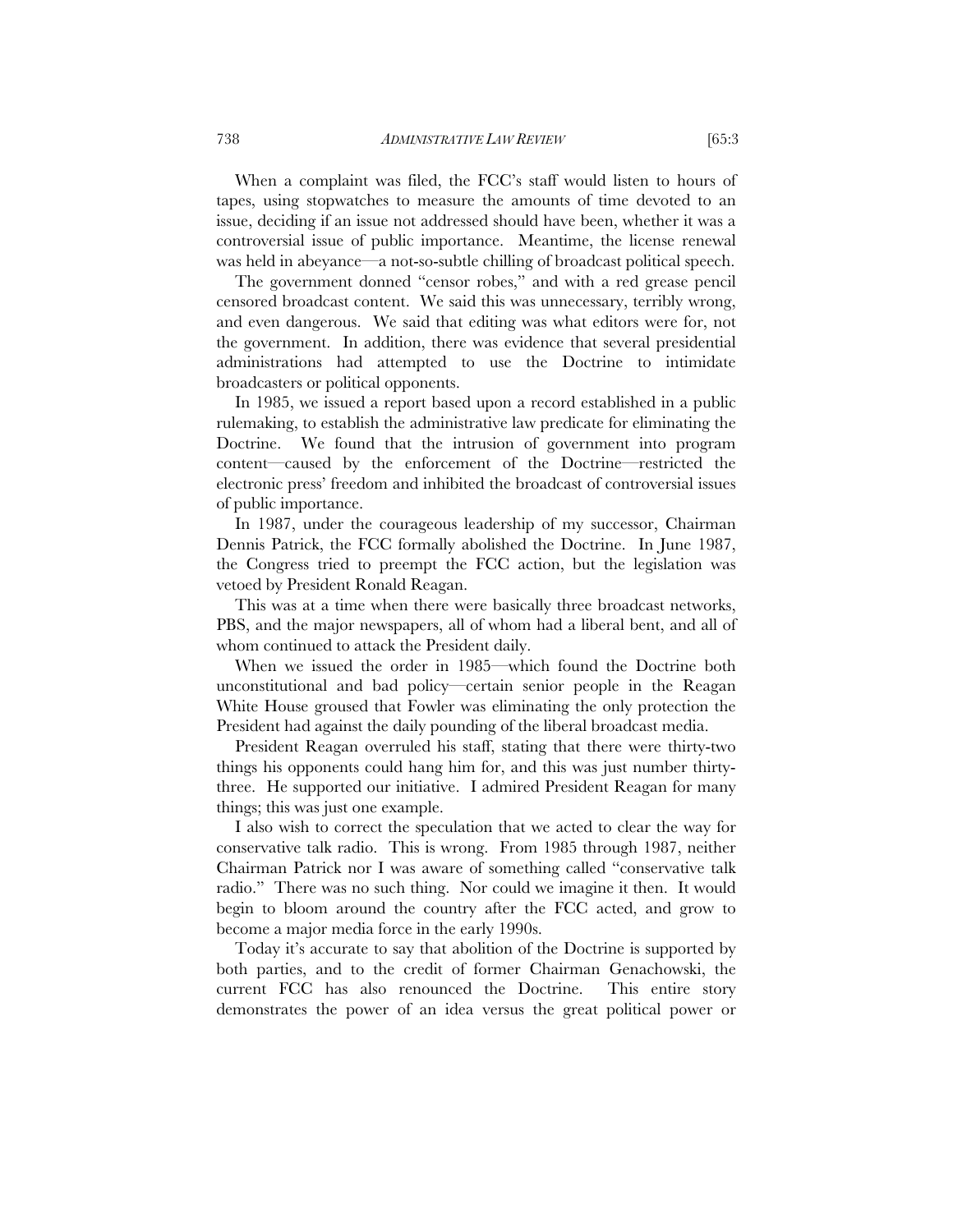special interests of the political class—an idea set forth in the *Texas Law Review* three long decades ago.

It is one small confirmation of the public interest benefits of the marketplace and the First Amendment. No outside force or coercion and no loss of freedom of the press or speech is necessary to produce all sorts of broadcast programming in the public interest.

It may not always be of highest quality, but is the government to be the arbiter of what is quality? And, for the diehard critics, I challenge them to name one controversial issue of public importance—federal, local, or international—not covered by broadcast media. They cannot. The print model for broadcasting works.

Reliance on marketplace forces affects an end run around the soft and not-so-soft corruption we have seen for decades in Washington. As government has grown over the past one hundred years, a large bureaucracy has grown to administer it. Success at the FCC depends, in part, on having the right lobbyists working on your behalf. The best lobbyists usually have personal relationships with the regulators.

Getting a senior position at the FCC is often a stepping stone to a lucrative job in the private sector—the so-called "revolving door." Special FCC staffed task forces on a particular area of regulation also function as job fairs for that staff.

I recall being called up to a particular Republican House member's office to be beaten up for refusing to give more subsidies to a small independent telephone company that had been a large fund contributor to the member. I was called up not once, but several times. This member was also a key member of the House Telecommunications Subcommittee and a strong backer of our deregulatory program. We stood our ground, and the relationship was never the same going forward. I called this "soft corruption."

One of the advantages of getting the government out of regulating the economy is that it stops this kind of corruption cold. Correspondingly, with today's ever more bloated, growing federal government, the skies over Washington are increasingly darkened by hundreds of Lear jets bringing in Fortune 500 CEOs to plead special interest legislation or regulatory decisions. Usually, the public interest, and the average citizen suffer.

With more rules and regulations comes more complexity. This requires more government personnel to administer them. Where the mission of one agency, for example, the Environmental Protections Agency, conflicts with another's, let's say the Department of Energy, another layer of bureaucrats is required to arbitrate between the two. Each and every major decision lies under a heavy fog of paid lobbyists and compromised congressmen. Every year, corruption seems to worsen. Today, Washington corruption is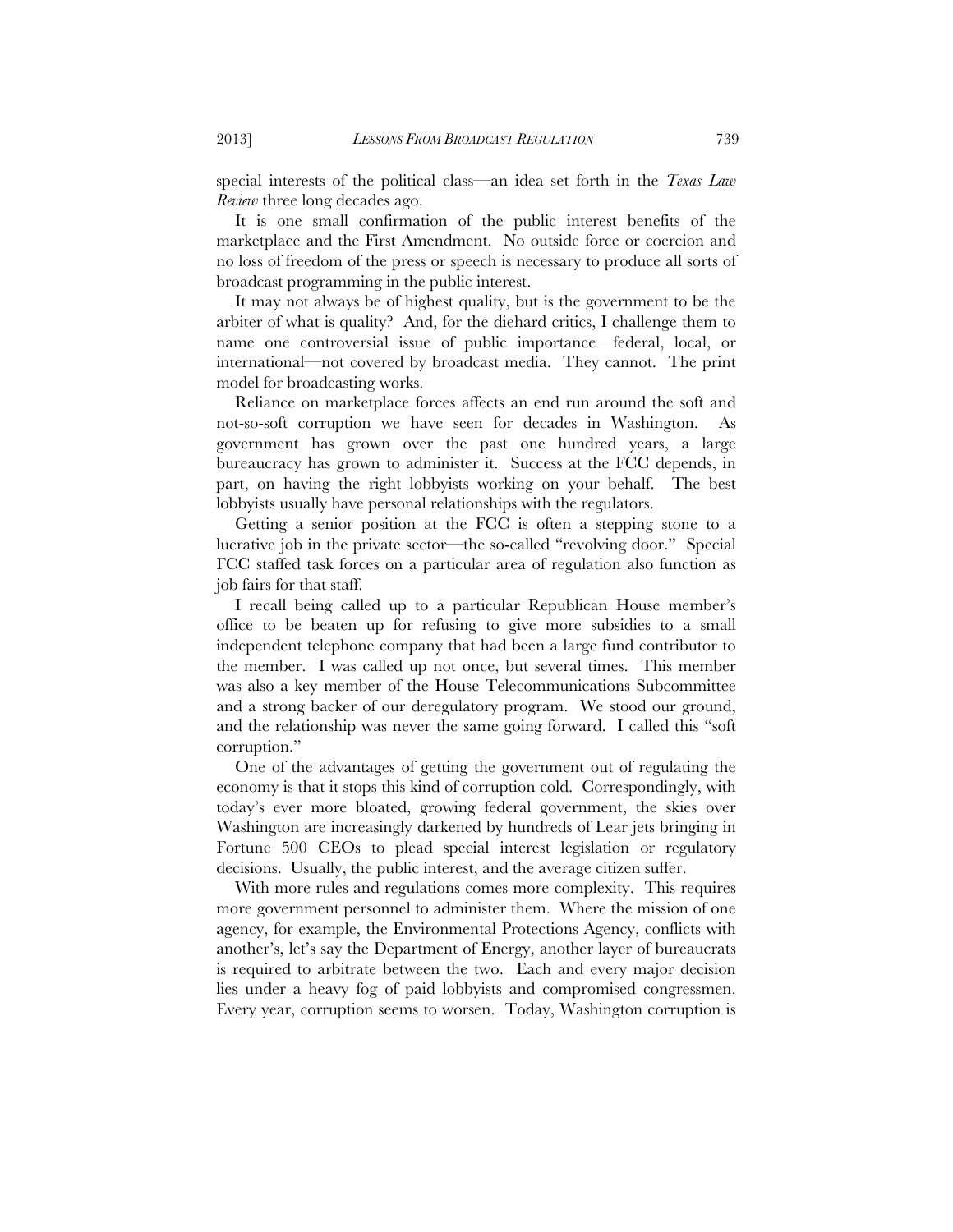at a high water mark, in both the Congress and the executive branch. It is one of the few signs of bipartisan activity in our capital. In some respects, Washington resembles a banana republic. Deregulation is a decisive germicide to this corruption.

There was another major objective in our administration: to foster new technologies and competition. Deregulation was the "letting go," and encouraging new entrants and competition was the "letting in." Incumbents loved the one, loathed the other. But the sting of competition forced incumbents to either get better or get a fatal case of economic pneumonia. It gave new players with new technologies and innovations the opportunity to take to the field. The public could watch the game and choose its favorite team. That better defines the public interest than any FCC commissioner or bureaucrat ever can.

If you aspire to be Chairman—and here I'm talking to you, Jessica, Tom, Larry, and others—here are some of the lobbyist presentations you are likely to hear:

"Mr. Chairman, we are for competition, but ...." Translated: "Disregard everything up to the word 'but,' and now start listening."

Or: "Thanks for giving us so much of your valuable time to see us." Translation: "I know I am using up a chit, so don't rub it in."

Or: "We would like to make a courtesy call." Translated: "I've got to show my new client how much clout I have in town, so please schmooze with him for fifteen minutes."

Or: "We know how busy you are." Translated: "We know how busy you are with the lobbyists for the other side."

Or: "We've supported everything you've done." Translated: "*EVERYTHING,* until you were sworn in."

Or: "We've checked with the Hill, and everyone seems to be on board." Translated: "All I can promise is that they will not impound the FCC's funding for twenty-four hours."

Or: "Whatever's best for you." Translated: "Whatever's best for me."

Finally, "We agree with you, Chairman. Of course you realize this has serious implications." Translated: "Better check under your car with mirrors."

Public service can be gratifying. I had a talented, dedicated team. Comrades at the front. We celebrate with each other every Christmas here in Washington, as we have done for each of the past thirty years.

When you are in a leadership position, it is important to hold to fundamental principles. When we decided to move in a big way on an issue, it always felt like stepping off a high cliff, knowing that fierce opposition, name calling, lobbying, manipulating, backstabbing, and rumor mongering were sure to follow. And that was just in the *Washington Post*